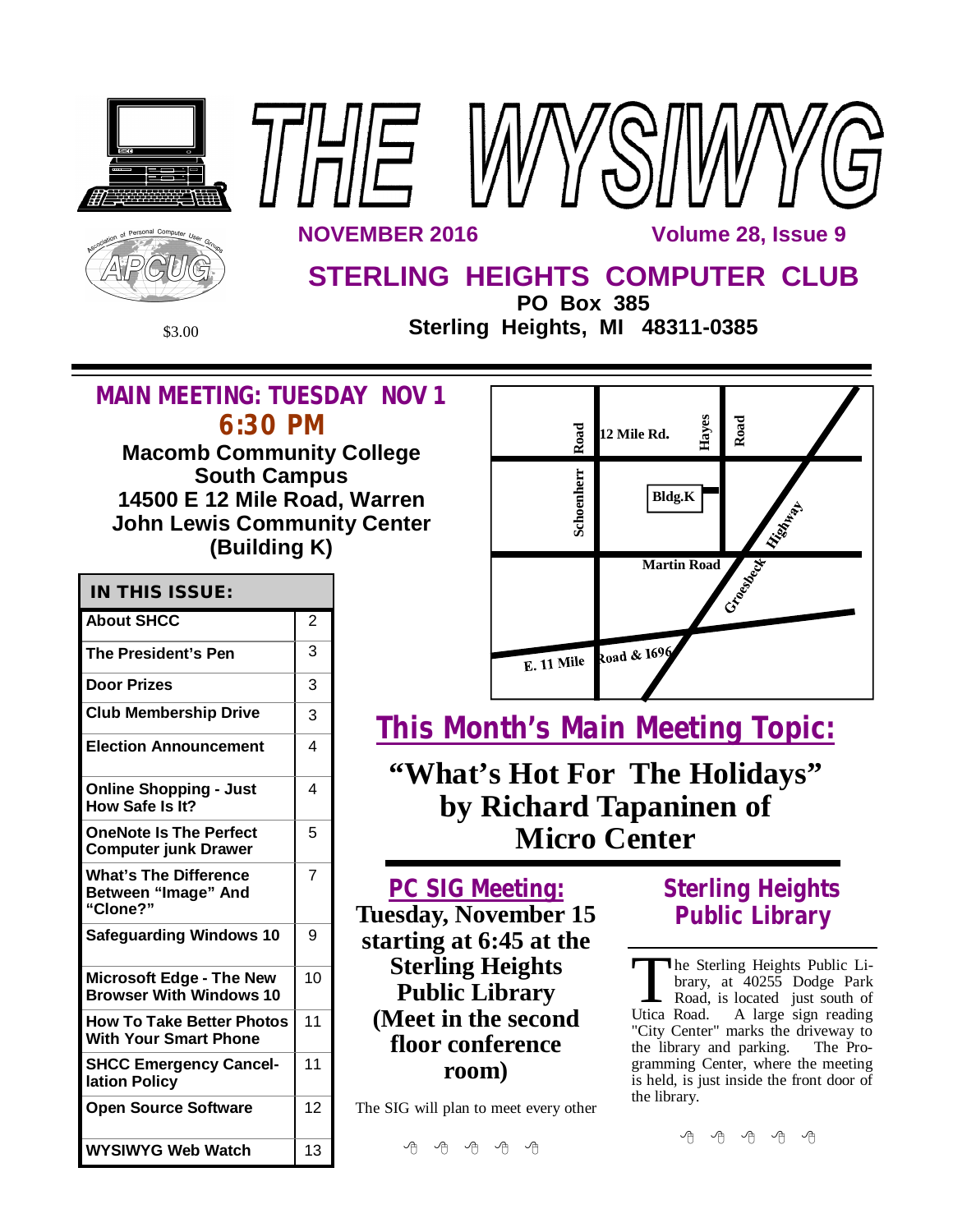**Guests and visitors are welcome. People can attend any SHCC meetings during two consecutive months before deciding to become a member or not. Meetings include the main meeting and SIG. July and August don't count since there is no main meeting. Membership includes admission to all SHCC functions and the newsletter. Membership is open to anyone. It is not limited to the residents of Sterling Heights.**

> President: Don VanSyckel V. President: Mike Bader Secretary: Rick Kucejko Treasurer: Paul Baecker

Don VanSyckel<br>7. Rick Kucejko

Secretary: President:

V. President: Mike Bader<br>Treasurer: Paul Baecker

#### **DUES: \$25/YEAR**

### **Resource People:**

Family Tree Firefox FoxPro General Computer Questions Hardware MS Publisher MS Word Spreadsheets

Rick Schummer Jack Vander-Schrier John Rady Rick Kucejko Rick Schummer Rick Schummer

Rick Schummer Don VanSyckel

## **SHCC Coordinators:**

| Hardware<br>MS Publisher<br>MS Word<br>Spreadsheets                                                                                                                                                                                                                              | John Rady<br>Rick Kucejko<br><b>Rick Schummer</b><br><b>Rick Schummer</b>                                                             | 2016 SHCC Officers |
|----------------------------------------------------------------------------------------------------------------------------------------------------------------------------------------------------------------------------------------------------------------------------------|---------------------------------------------------------------------------------------------------------------------------------------|--------------------|
| <b>SHCC Coordinators:</b><br>Associate Editor<br>Door prizes<br>Greeter for visitors<br>Newsletter publisher Rick Kucejko<br>Program Coordinator Mike Bader<br>Publicity<br>Resource People<br>PC SIG<br>Welcome & check-in Jim Waldrop<br>desk.<br>Web Site<br>Web Watch column | <b>Rick Schummer</b><br>Don VanSyckel<br>Jim Waldrop<br>Patrick Little<br>open<br>Jack Vander-Shrier<br>Don VanSyckel<br>Paul Baecker |                    |
|                                                                                                                                                                                                                                                                                  | <b>Contact Information:</b>                                                                                                           |                    |

Paul Baecker

### 586-286-2314

Mike Bader Rick Kucejko Patrick Little Rick Schummer Don VanSyckel Jack Vander-Schrier (**Call Jack after noon)**



**CLUB ADDRESS:** PO Box 385, Sterling Heights, MI 48311-0385 **CLUB E-MAIL ADDRESS:** [Info@SterlingHeightsComputerClub.org](mailto:Info@SterlingHeightsComputerClub.org) **CLUB WEB PAGE:** <http://www.SterlingHeightsComputerClub.org>

## **Four Month Meeting Schedule:**

**NOVEMBER 2016** 1 - SHCC – **"What's Hot For Fhe Holidays" by Richard Tapaninen of Micro Center** 2 - COMP meeting 13- SEMCO meeting 15 - PC SIG

## **DECEMBER 2016**

- 6 SHCC **"How To Choose Replacement Batteries And Bulbs For My Devices" by Greg Beltowski, Franchise Owner Of Batteries Plus** 7 - COMP meeting
- 11- SEMCO meeting

**FEBRUARY 2017**

**JANUARY 2017** 3 - SHCC – Main Meeting 4 - COMP meeting 8 - SEMCO meeting

? - PC SIG

- 7 SHCC Main Meeting 8 - COMP meeting
- 12 SEMCO meeting

## **Other Computer Clubs:**

As a member of SHCC, you can attend meetings of other clubs where we have reciprocating membership agreements, at no charge.

#### **Computer Club of Marysville and Port Huron (COMP)**

Time: 1st Wednesday, 7:00PM Place: Mackenzie Bldg, Room 201, St Clair Community College, Clara E McKenzie Library-Science Building, 323 Erie St. Port Huron, MI (810) 982-1187 Web Page:<http://www.bwcomp.org> Reciprocating: Yes

**South Eastern Michigan Computer Organization (SEMCO)**

Time: 2nd Sunday at 1:30PM Place: Altair, 1820 E Big Beaver Road, Troy, MI 48083 (248) 840-2400 Web page: <http://www.semco.org> Reciprocating: Yes

**Royal Oak Computer Club** Time: Every Wednesday at 12:30 Place: Mahany/Meineger Senior

Community Center 3500 Marais Ave. Royal Oak, MI 48073 248-246-3900 Reciprocating: No

Newsletter submissions are due 10 days before the club meeting, but the earlier the better. They should be sent to :

WYSIWYG Publisher

5069 Fedora, Troy, MI 48098

OR at the e-mail addresses: newslet-

Unless stated otherwise, all materials contained in this newsletter are copyrighted by the Sterling Heights Computer Club. License is hereby granted to other clubs (non-profit) to reprint with credit.  $\odot$ 

**Page 2**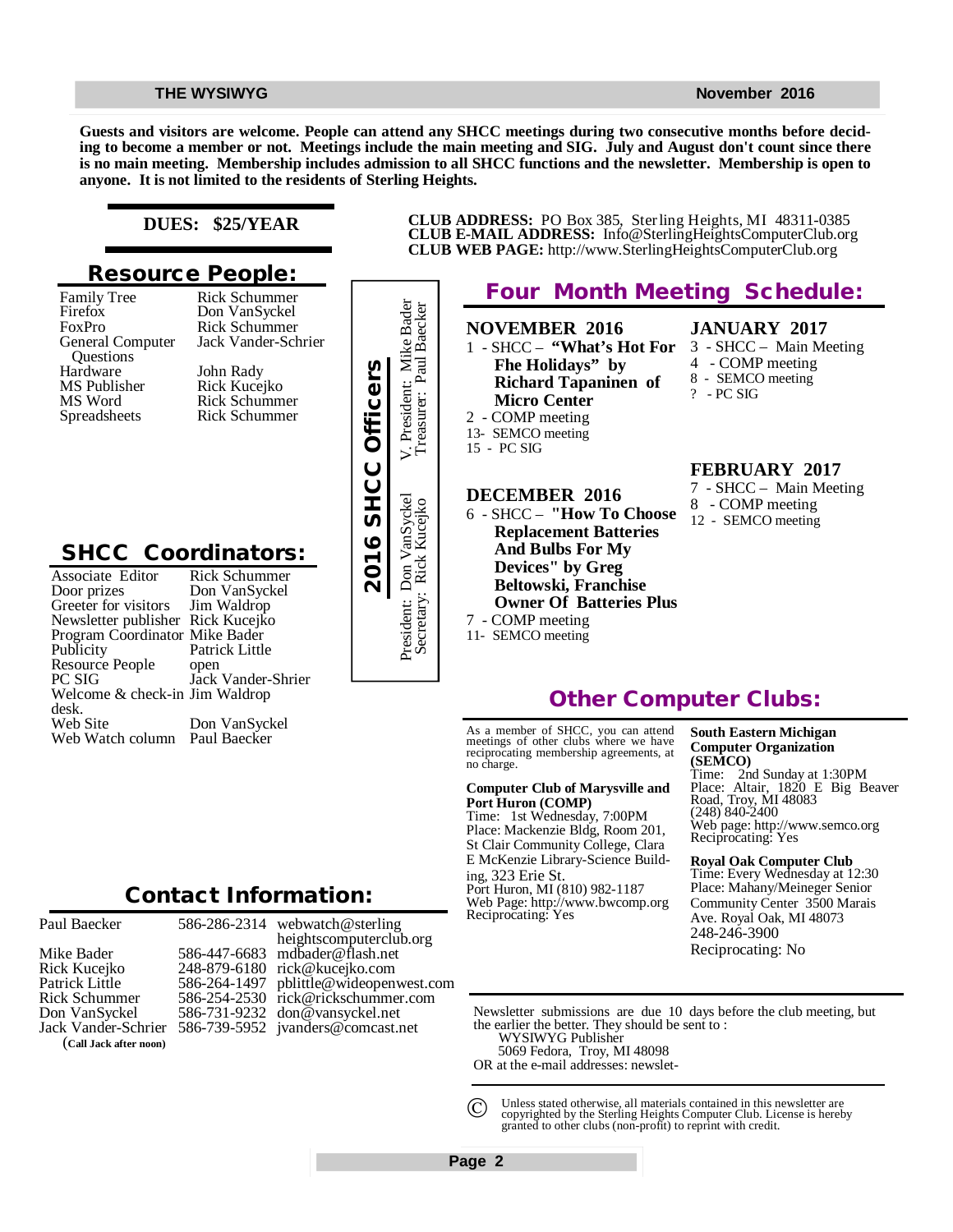### **The President's Pen**   *by Don VanSyckel*

**N W**work over the contract and the several things are going on. I want to remind everyone that we have ovember already, and next month Christmas. This month several things are going on. I officers' elections this month. Currently no one has been nominated for treasurer and one person has been nominated for each of the other three offices. We need a treasurer, consider it or any of the other offices.

This month we are pleased to welcome back Mr. Richard Tapaninen of Micro Center. Mr. Tapaninen will be presenting to SHCC for the twelfth time. It's always interesting to hear about all the new items on the market and what's really hot this year. This year promises to be just as interesting.

December will also be appropriate for the season. It's the season of new gadgets, many of which require batteries. Next month Mr. Greg Beltowski from Batteries Plus Bulbs in Roseville will tell us how to choose the correct batteries for all those new items.

So plan to attend the next two meetings and bring your wish list with you to jot down the hot items you want and the best batteries to power them. For those of you interested in quad-copters, there's a group in the

area working on building one to include a Beagle-Bone single board computer running Linux. While not the same size the Beagle-Bone is in the class with Raspberry Pi which you might remember was demonstrated at SHCC. The presenter has made the offer to help anyone interested in building a quad-copter like the group is building to make a kit of some of the parts, available at the SHCC meeting. At this point I don't know how many of the parts will be in the kit or the cost. You need to order the kit before the meeting and pay for it at the March meeting when you get the kit. Currently the deadline for ordering is the February SHCC meeting. The presenter is doing this to promote building quad-copters and needs time to pull together the parts for the kits. Don't wait until the last minute. Contact me about the kit and I'll put you in touch with the presenter.

If you're interested in quad-copters you might be interested in attending the meet-up group. Contact me for details.

## **Club Membership Drive**

All Sterling Heights Computer Club members,

**The club is holding a membership drive through January.** Not that you have to stop bringing in new members after January, they just won't be a part of this membership drive.

The rules are simple:

1) Bring in new people to SHCC and have them list you on the sign in form as the reason they came in.

2) You get credit for each person that joins SHCC from now until the time of the drawing early in the January meeting.

3) In January, whoever has the most new members to their credit will be in a drawing for the prize. (Could be a drawing of one.)

4) Previous SHCC members who rejoin do not count.

5) People who visited the club previously but never joined count if they join this time.

6) New associate members also count. They can be an associate of an existing member or a new member as long as the associate has never been a member before. 7) Prize is a \$25 gift card and a one year extension of your SHCC membership.

中 中 中 中 中

Usually at this point I make a comment or two about the presentations coming up but I've already done that so I guess I can just end it here.

平 平 平 平 平

## **Last Month's Meeting**

Mr. Jason Groth of the Sterling Heights Public Library did a great presentation about computer cleanup. If you don't know what this is or think you don't need it, you should have been there.

平 平 平 平 平

**Attend The SIG**

If you do not attend SIG meetings,<br>you are missing out on important<br>club benefits available to you.<br>These small group get into more detail f you do not attend SIG meetings, you are missing out on important club benefits available to you. and more question and answer sessions than is possible at the main meeting.

一个 一个

## **Door Prizes**

**D** included: oor prize drawings are held at regular club meetings. The win-<br>ner's circle for October for October

**Ken Belbot** won a multipurpose tool

**Bill Appleberry** won a HDMI cable

**Mike Bader** won AVG software

**Warner Mach** won a CD holder

**Tom Miller** won a pack of 3 1/4 discs

**Ralph Osinski** won a SCSI drive

**Don Vansyckel** won a power strip

西西西西西

**If your e-mail or mail address changes, please e-mail: secretary@SterlingHeights ComputerClub.org**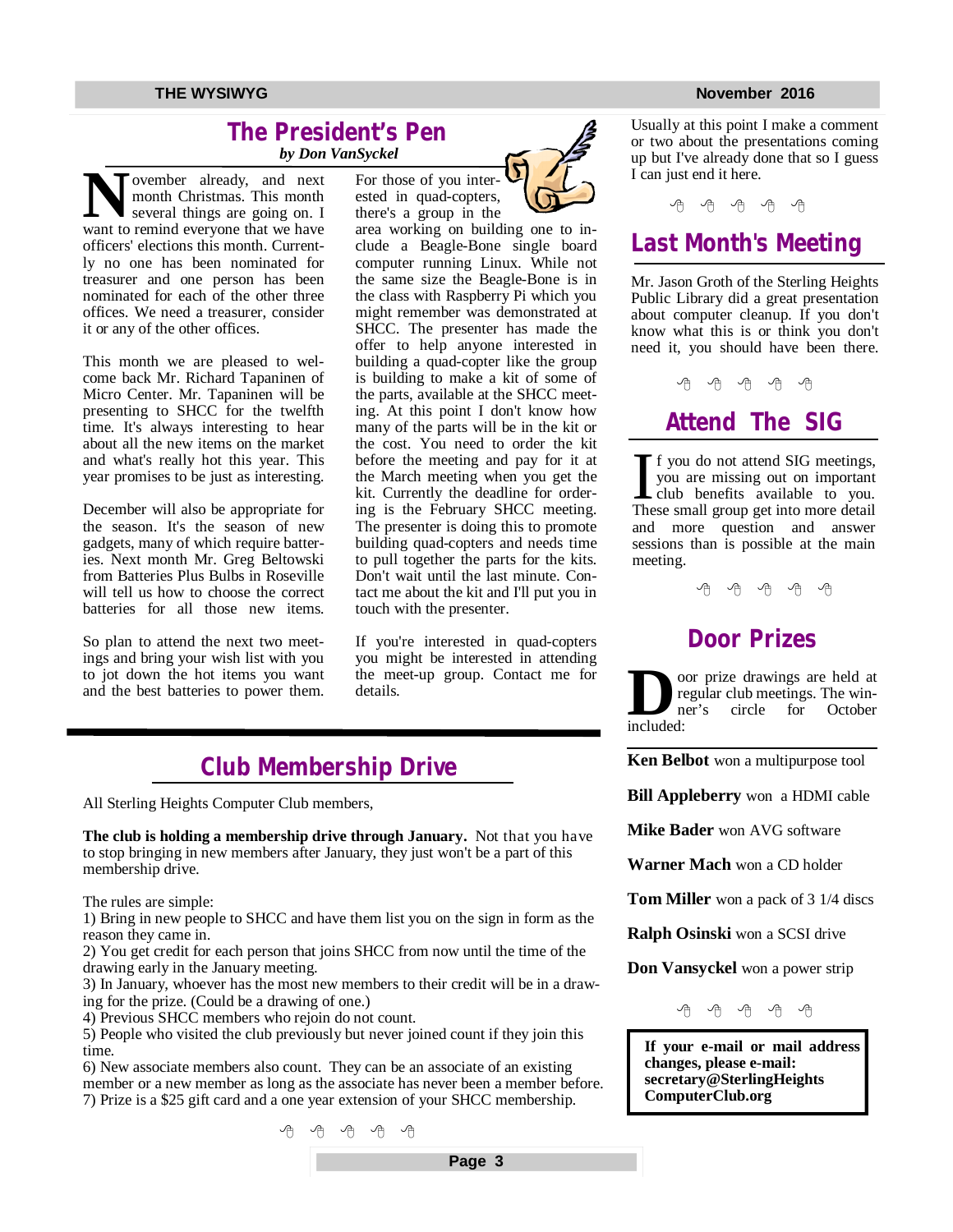## **Club Officer Election Announcement**

**I** t is time to elect our officers. Here is the process, the possitions, and responsibilities:

The nomination process is simple. Any member is eligible to run for any office. You can nominate yourself or have another member nominate you for one or more of the offices. All the offices (president, vice-president, secretary, and treasurer) are elected in November for a one year term, January through December. Nominations are taken in September, October, and November before the elections. The elections are held at the regular November main meeting.

Only SHCC members can vote. The elections are held during the business portion of the meeting. The person with the majority of the votes for an office is the winner for that office. A person can only hold one office at a time.

The jobs of each office are flexible. Some are defined, some change from office to office depending on the officers' capabilities and availability.

The president is ultimately responsible for everything but being responsible doesn't mean the president has to do it all or even should. Delegation and management is all a part of the president's duties. The president makes sure the meeting topics are set, the speakers are prepared, runs the regular club and officer meetings, audits the monthly treasurer report and membership databases, tracks door prizes, and monitors most of the club's activities. It is not a s busy as it sounds. The WYSIWYG column is optional, but a great forum to pass along information to the members. The president also makes sure that the different coordinators are appointed and do their jobs. The president enforces the constitution and club's policies. The president does whatever things cannot be done by anyone else.

The vice president has the catch all job. So far to date the vice-president has not had to step in for the president, and there have not been any state weddings or funerals that they have had to attend. The person must be flexible and be prepared to run the main and officer meetings if the president cannot. This officer usually picks up a project or two during the year to lift the burden from other officers. The vice president arranges for meeting speakers, but help is available as needed.

The secretary maintains the membership database which is tracked in an Access database (SHCC owned). The secretary audits the treasurer report to make sure that the membership money collected matches the membership counts in the database, print the mailing labels for WYSIWYG mailing, prints a report for member check in at the main meeting, and maintains several reports such as a membership list. The secretary makes sure that sign-in table materials needed at each regular meeting are there early before people start showing up.

The treasurer maintains records for all the money taken in and paid out from the club's checking account. The

SHCC currently uses Quicken (SHCC owned) to track the funds and generate reports for the officers. The treasurer also audits the secretary's membership counts. The treasurer makes reports to the officers at the officers meeting and four times a year to the club's membership. The treasure is responsible to get all SHCC funds into the checking account and responsible to generate checks for all expenses.

All the officers attend the officer meeting that takes place during the week after the main club meeting. The date, time, and location are flexible to the agreement of all officers. Historically these meetings have been at 7:30PM on the Monday or Tuesday after the regular meeting.

We hope everyone considers this invitation; this call to service. It does involve some work but can be a lot of fun. Normally it takes a few hours a month beyond the main and officers meetings. The president's job takes more, and how much more depends on delegation. If you have any questions concerning the duties, feel free to contact any of the officers.

中 田 田 田 田

### **Online Shopping - Just How Safe Is It?** *From the Ask Leo Newsletter <https://askleo.com>*

**O**aline shopping is ubiquitous,<br>
and yet some avoid it com-<br>
pletely. Why are some people<br>
afraid to shop online when it's arguanline shopping is ubiquitous, and yet some avoid it completely. Why are some people bly safer than offline?

As you might expect, I get many questions from computer users concerned about their security. With regular news of identity theft, credit card fraud, and database hacking, many people are understandably concerned about the security of their own information online, particularly when it comes to online shopping …

… so much so, that some actively avoid online shopping for fear of having their payment information stolen.

In my opinion, they should be more concerned about the security of their information *off*-line.

**Online shopping is ubiquitous** Most of us now take online shopping for granted. I suspect some may even wonder that this article is needed at all.

The fact is, there are still many people who are afraid to shop at online merchants – even well-known, reputable ones.

Why? They're convinced that the internet is full of hackers just waiting to steal their credit card information as it goes by. They're quite willing to give that same payment information – along with an image of their signature, no less – to a stranger at a restaurant or a grumpy clerk in a retail store.

#### **Risk versus risk**

As I wrote in another article, "most people have an over-inflated sense of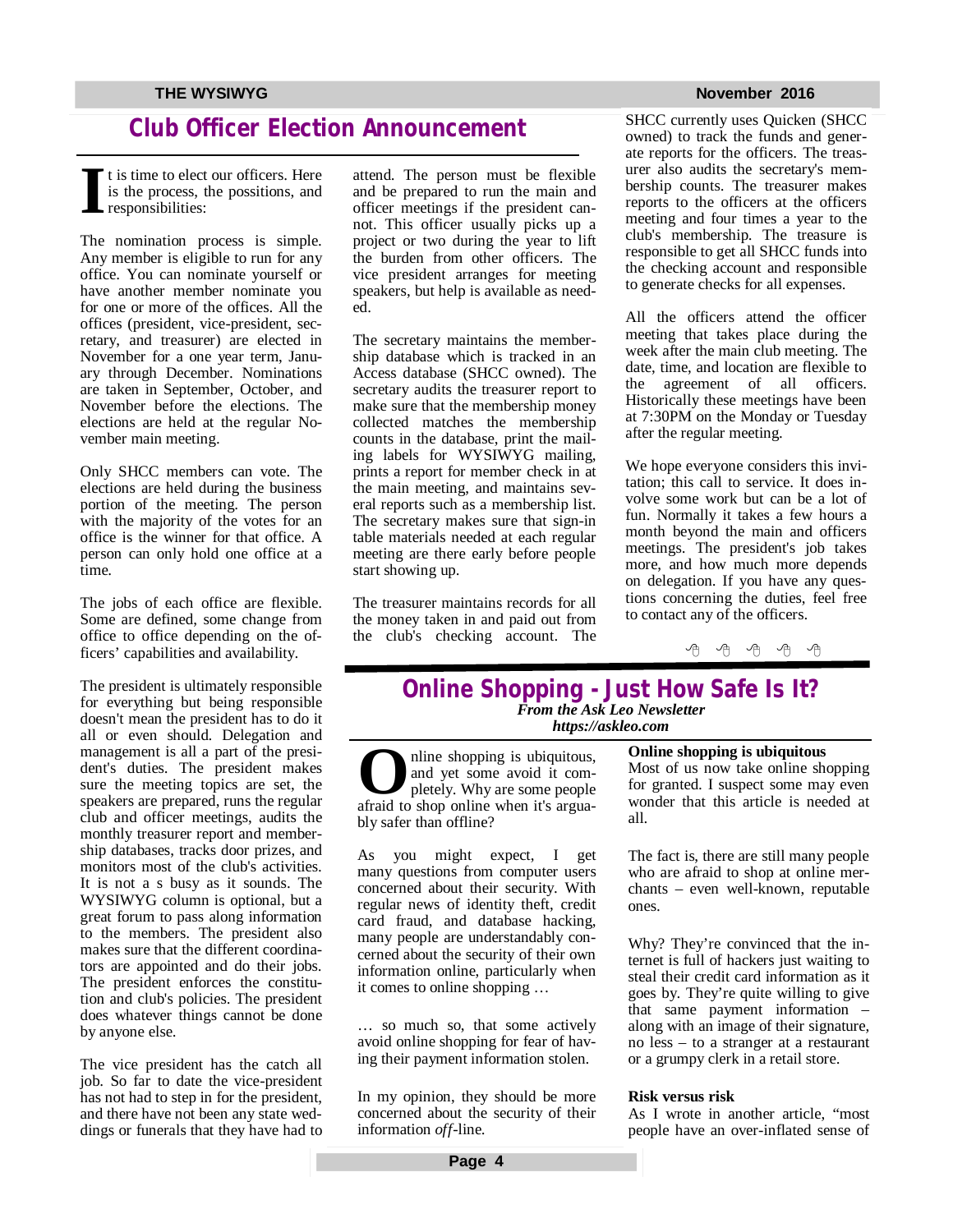risk when it comes to threats they don't understand".

On top of that, we're most comfortable with black and white absolutes: *yes* or *no*, *safe* or *not safe*. Unfortunately, the world isn't black or white.



It's very important to realize that there are risks either way, online or off.

#### **Unique risks online are few**

There are very few risks that are truly unique to using your credit card online.

Yes, online shopping security issues exist. Your device could have malware in the form of a keylogger, which records everything you type. And yes, it's extremely rare, but your connection to an online merchant could be intercepted by someone watching and recording your payment information.1

Much more common, however, are things that apply regardless of how you use your credit card. The news reports we hear are major breaches at retailers and banks, where it doesn't matter if you used your card online or off. In fact, most of those break-ins are caught and dealt with so quickly that if you or I are affected, it's only to the extent that we might unexpectedly get a replacement credit card.

#### **Offline risk is more common**

I believe individual theft occurs more frequently off-line.

- A clerk might make a copy of your card and signature.
- A dumpster diver could grab your

bank statements out of your trash.

- Someone might steal your new credit card out of your mail box.
- You use your card at a cash machine, but a thief has hidden a "card skimmer" on the reader that steals the information on your card as you use

it.

These off-line methods are all much more common than individual online theft.

And even though we seem to hear about online theft on a semi-regular basis,

there's a strong argument that says they're still fairly rare occurrences, compared to the millions of cardholders and millions of transactions that happen every day.

#### **Good sense implies good security**

The fact is, regardless of how you use it, using your credit card represents risk. But then, so does getting out of bed in the morning.

Online or off:

- Shop with merchants you know and trust.
- Watch for things out of place, be it something odd about the card reader in a store, or a missing https padlock on a web site.
- Beware of phishing and other attempts to fool you into giving your personal information to those who would abuse it.
- Contact your credit card company whenever you think something may have happened.

My take is simple: shop online. I believe it to be generally safer than many physical in-person transactions. Online or offline, the risks are generally lower than you might believe.

Don't let unfounded fear stop you from enjoying the convenience. I know I don't.

*This article is republished, with permission, from the Ask Leo! Newsletter.* 

一个 一个

# **OneNote Is A Perfect Computer Junk Drawer**

*by John Weigle, Editor, Channel Islands PC Users Group, CA [www.cipcug.org](http://www.cipcug.org) [jweigle@vcnet.com](mailto:jweigle@vcnet.com)*

**M SPONE EXECUTE:** Fantastic tool to save and recover information, Toby Scott said as he introduced a program icrosoft's OneNote is a fantastic tool to save and recover information, Toby on the software. Simply put, he said, it's "a retrieval system for a pile of garbage that you didn't know whether you needed it or not, but you're a collector of garbage, and you threw it up there, and it's there."

The free Microsoft program, formerly part of the Microsoft Office suite, doesn't immediately show its value because it's fairly easy to remember something for a few days, he said. But the longer someone uses the program, the more it shows its value. Remembering something from a year ago or longer — Scott has been using the program since  $2008 -$  is much harder, but OneNote's search program makes it easy to find such information.

People have to understand what One-Note is — and is not — to use it effectively, he said. It is not a backup program or an organizer. It is a place to put free form data in all kinds of formats, it's a note taker, and it's a note clipper. He also described it as a junk drawer that's easy to find things in.

OneNote works somewhat like a file cabinet that contains notebooks, tabbed subject files and pages, all of which can be easily searched. Scott has notebooks for CIPCUG, Lions Club, and Ventura County Computers, among others, but he tends to put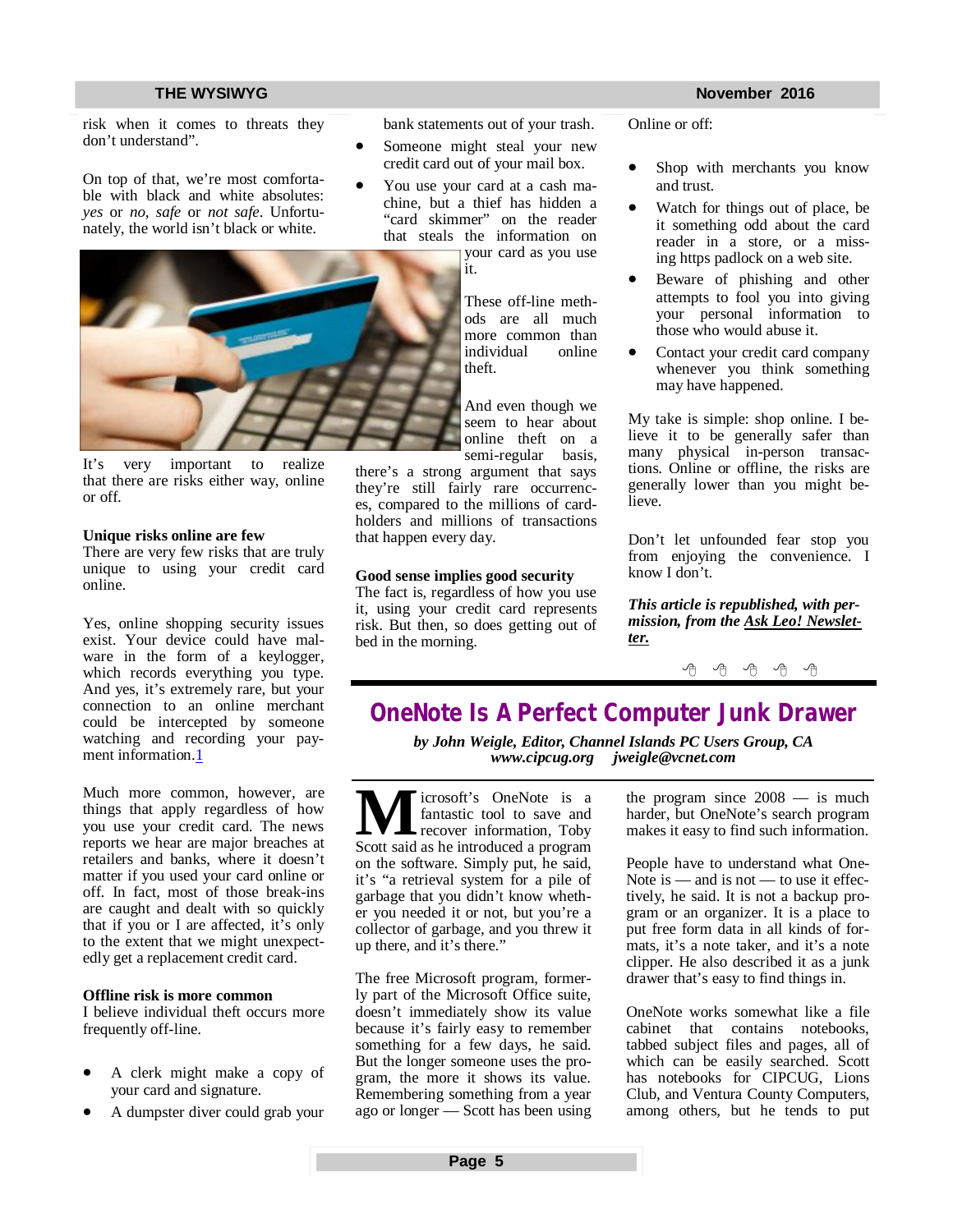things he's saving in whatever folder is open because the program's search function makes it so easy to find documents, he said. That means he doesn't have to spend lots of time moving files around.

Every time he goes to the doctor and gets any papers, such as blood test results, he said, he stores them in One-Note. He can use his phone as a scanner, take a picture of the document and send it to OneNote, which can read text in graphics formats. OneNote's tabs and pages can be passwordprotected, but notebooks can't be. At least with OneNote 2013, you cannot password protect entire files — only tabs. "It's not perfect encryption, but it's pretty good encryption," he said.

To demonstrate how OneNote saves things, Scott took a picture of the audience with his Windows phone before the presentation started and sent it to OneNote, where it was easy to find. He also photographed a Sudoku puzzle from a newspaper page and did the same thing.

"The only advantage to OneNote is if you use it," he emphasized. After a few years of regular use, your whole life is on it. All his passwords are in an encrypted OneNote file, for example.

Another advantage of OneNote, he said, is that if a user downloads material from a website, OneNote includes the URL so it's easy to find the site again. That feature was useful when the family was planning a trip to Utah. Scott copied lots of Web pages to OneNote, but if he didn't copy enough of the page — like whether a hotel or motel had a swimming pool — finding the answer by going back to the site was simple.

OneNote is similar to Evernote ([https://evernote.com/\),](https://evernote.com/),) Scott said. Evernote has better organizational skills, but OneNote has better capturing tools. Users can embed all kinds of things. It can handle PowerPoint presentations, but Scott prefers to save those separately, with just a link in OneNote if he's going to make a presentation.

Outlook users can save email conversations and threads in OneNote, he

added, making it easier to find the messages than searching through hundreds of emails.

Scott said that, although he was aware of OneNote, he didn't grasp its value until he attended a technical conference with 200 others to learn about the newest Intel chip. The speaker was asked about some aspect of the chip and said he didn't remember the answer but could find out quickly. He used OneNote to find the information and realized that everyone in the audience was amazed by the program. He switched his discussion to OneNote, saying, "It's way more important to your lives than the latest Intel chip."

Apps for OneNote are available for tablets and smartphones, and the full program is available for desktop and laptop computers. OneNote stores files on the user's computer and in the cloud. Smartphones and tablets with more limited storage space will get pointers to all files but can download only the ones they want to use at the moment, he said.

Files can be moved to OneNote by dragging and dropping, copying and pasting and "throwing" them with some other tools. Scott uses Office Lens, an app that turns a smartphone into a scanner and can send photos to OneNote.

It was asked if business cards placed in OneNote could easily be transferred to Outlook, and Scott said OCR (optical character recognition) software would be needed to do that. Users can, however, tell OneNote to pull the text from a picture when they put it in OneNote, but that doesn't always work.

OneNote adds two icons to the taskbar, but one of them shouldn't be placed there, Scott said in answer to a question. The icon is for a program that sends things to OneNote, but there's no user interface for it, so there's no reason to put it on the taskbar. Well-behaved programs don't automatically put their icons on the taskbar or start menu, but it's easy to add them manually. Users can add OneNote to the "send to" menu.

#### **THE WYSIWYG November 2016**

OneNote's search function looks at titles and pages and can handle AND/ OR Boolean searches. Using the Windows search engine to find such material is "an exercise in growing old fast" in comparison, Scott said. One-Note can't handle wild cards.

Some text-manipulation tools and other add-ins are available to use in One-Note, and Scott now generally writes things in OneNote and copies and pastes them into Word documents to send them to someone. If the recipient asks him much later about what he wrote, he can find it easily in One-Note.

OneNote does not work on XP machines (the version included in Office 2003 will work) but does on every version of Windows after that.

Asked about OneNote use on smartphones, Scott said that most people run out of random access memory, not storage space, unless they have lots of music, videos and pictures. Lots of apps running in the background can complicate the use of One-Note. He suggested downloading an app that closes all running apps for whatever phone you use to solve that problem. People using a phone or tablet don't have to show everything, he said.

On the Web:

- Download OneNote at <http://www.onenote.com/>
- OneNote tutorials: [http://www.lynda.com/OneNote](http://www.lynda.com/OneNote-)training-tutorials/266-0.html ·
- OneNote apps: Go to any of the app stores and search for OneNote

### **SIDEBAR**

First Impressions:

- What isn't OneNote? It isn't an organizer or backup program.
- What is OneNote? It's a place to store random bits of data so you can find it at a later date. It doesn't seem too useful. It isn't useful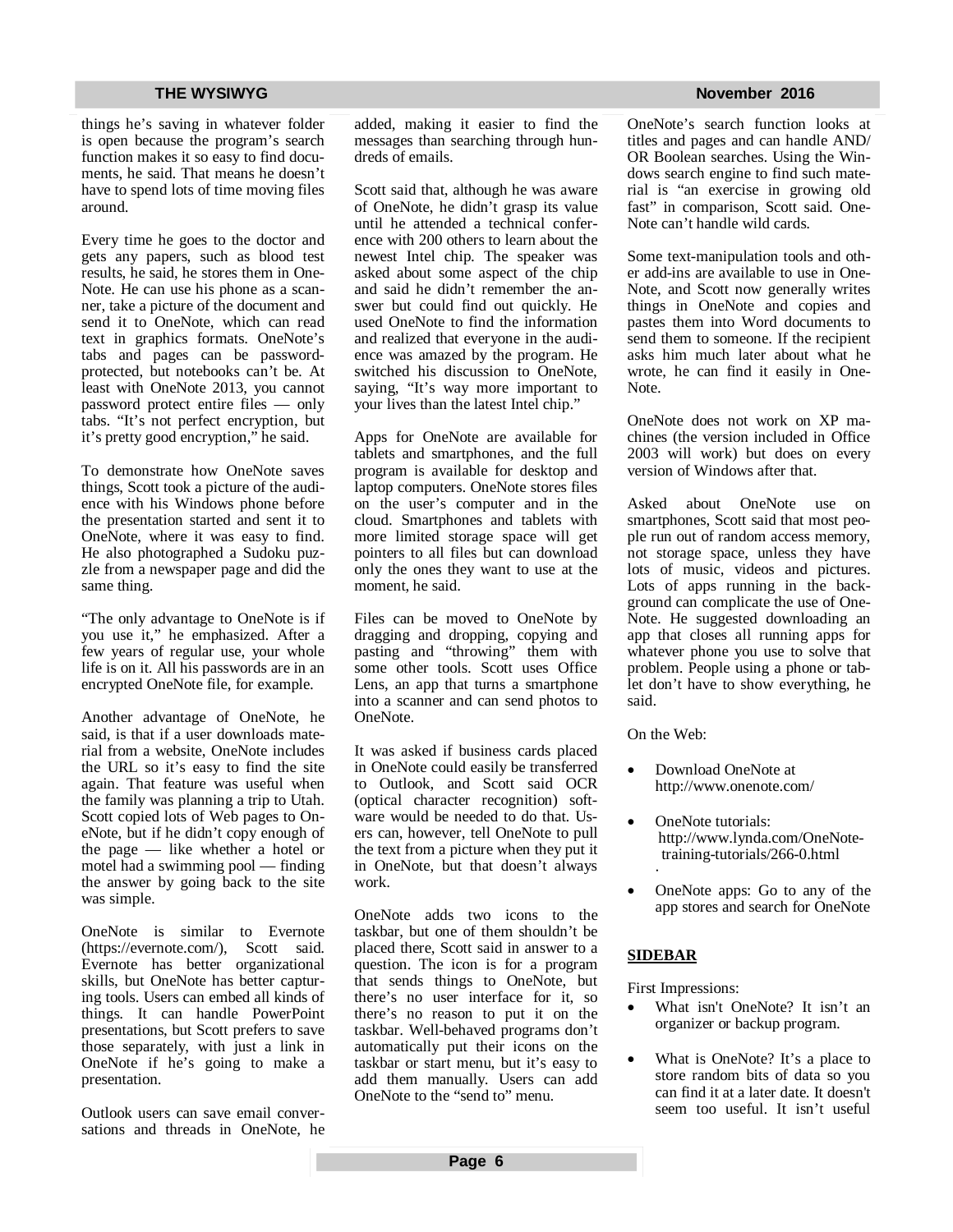until you have been using it for months. You can remember data from yesterday, but need a program to find data from last year.

Where can I get my data to insert into OneNote?

Type it in.

·

- Import files (Word, Excel, Power-Point, websites, pictures, etc.). PowerPoint isn't all that great in OneNote. I just put a link in OneNote and leave the PDF outside. Alternatively, you can open the PDF, select all, copy the contents of the file and then paste into OneNote. Basically, any way you enter data into Word, Excel, email, etc. you can use to enter data into OneNote.
- Send from phone camera or email directly to OneNote. Office Lens will take pictures from your smart phone and paste them into a page on OneNote. This way you can use your phone as a mobile document scanner. Also, you can send one or more email messages to OneNote for documentation and retrieval.

How do I find my data?

- Organized like tabbed notebooks. The file is the book, the tabs across the top are the section dividers and the lists along the side are individual pages.
- Search tool. Search in the upperright will find any word or combination of words. "cipcug AND program" will find any page that has both the word cipcug (upper, lower or mixed case) and the word program. The AND has to be in capitals so search knows it is an operator and not one of the words to search for.
- Data is available everywhere you want.
- Sync to desktop, notebook, tablet, phone: I like to use my desktop computers to do any serious data creation, but it is nice to be able to

bring up OneNote on my phone to make minor changes to a page while visiting customers. When I get back to the office, my changes are on my computer.

 Recover data from Recycle Bin (in OneNote).

### **SECOND SIDEBAR**

OneNote and OneDrive

- Microsoft's continued use of similar names for different products continues with these two products.
- OneDrive was formerly called SkyDrive, but the name was changed because of a lawsuit in England.
- OneNote is the program into which you store data. OneDrive (or Google Drive, Dropbox or other) is a cloud storage program. Things that you create (like One-Note files) and that are stored in our local computer's OneDrive folder are automatically synchronized with the version of the file

#### **THE WYSIWYG November 2016**

in the cloud. This way, you can create documents on your desktop and then access them with your smartphone while on the road and even make minor changes, which will be there when you get back home. OneDrive is the glue that allows you to work on the same document from multiple computers, tablets and phones A 2014 blog post puts it this way:

 "SkyDrive recently announced a name change to OneDrive. We're<br>excited that OneNote and that OneNote and OneDrive now share a similar name since we also share a similar promise. OneDrive is the one place for all your most important stuff, including photos, videos, and documents, and OneNote is the one place for all your notes. Together, OneNote and OneDrive enable you to access your notes on all your devices."

*This article has been obtained from APCUG with the author's permission for publication by APCUG member groups.*

伯 伯 伯 伯

## **What's The Difference Between "Image" And "Clone?"**

*From the Ask Leo Newsletter <https://askleo.com>*

The difference between image<br>
and clone is both simple and<br>
confusing, because the terms<br>
are used interchangeably to mean difhe difference between image and clone is both simple and confusing, because the terms ferent things.

Image and clone are two *very* confusing backup terms.

One reason is a deep, dark, dirty little secret of the industry: *we don't all agree on what these two terms mean*. Quite literally, one person's clone is another person's image, and vice versa.

It gets confusing, and if you're hearing different things from different people, that's why.

I'll provide what I believe are the most accurate and common definitions. Hopefully, that means you're more likely to hear people agree than disagree with what I'm saying.

### **Clone**

A *clone* is a bit-for-bit identical copy of a drive1.

To understand what that means, we need to review what's typically on your computer's hard disk drive. Content falls into three broad categories.

 Overhead: boot information, partition information, the contents of recovery partitions, and so on.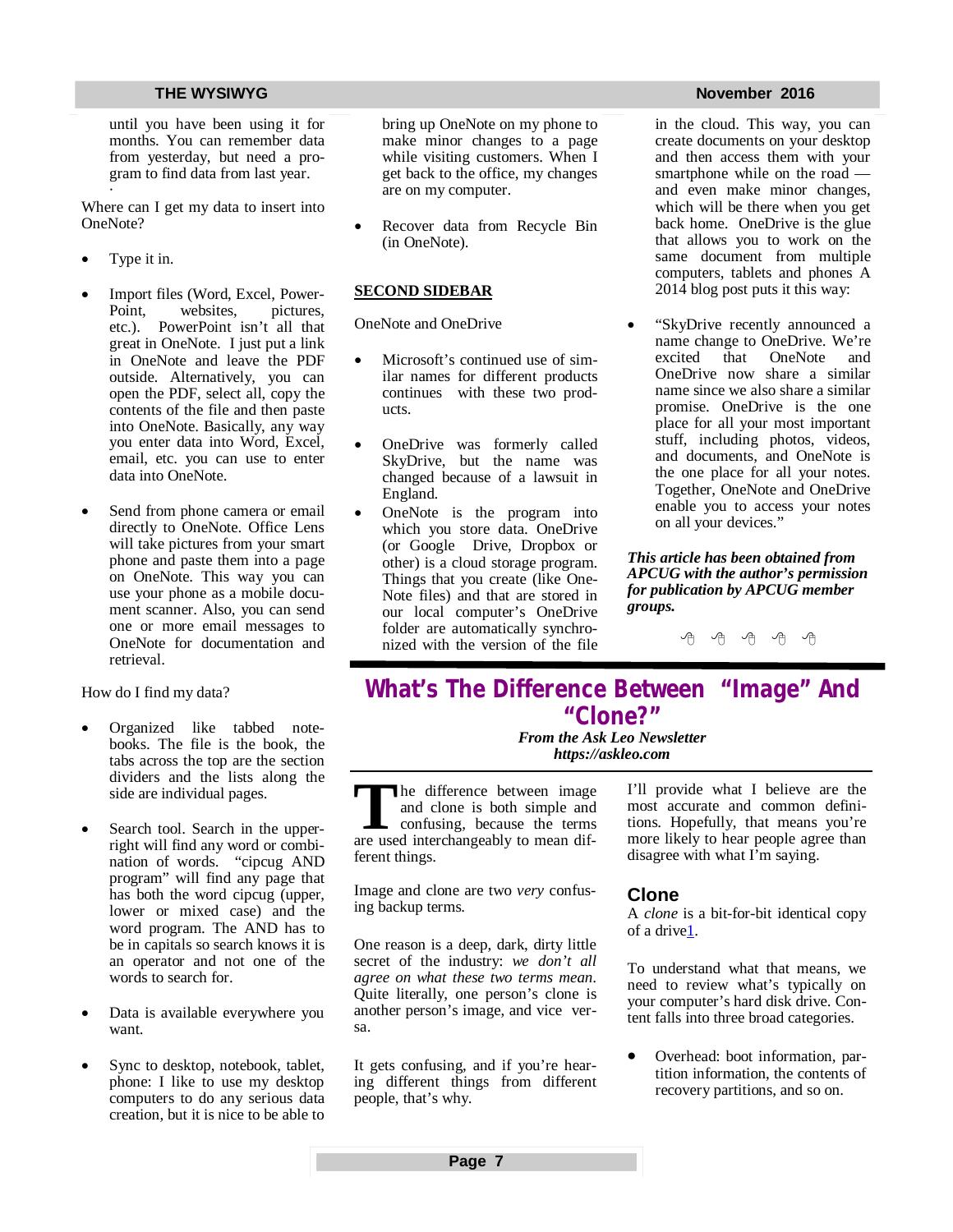- Data: all of the files and folders on the hard disk, and the information that allows the operating system to locate and manage them.
- Free space: areas of the disk that are currently unused.



drive.

**CLONE**

Another important thing to know is that data isn't kept together on a hard drive. Particularly as you use it over time, data gets spread out over the disk, and when you delete a file, the area it occupied is marked as available (or free, or empty). The net result is that over time, portions (or "fragments") of files are spread out over the entire hard disk, with free space in between.

A clone is an *exact* duplicate of the original. Not only is all the overhead and data copied, but the content on the disk marked as free space is also copied. The exact layout and organization of all the data and free space is preserved.

The most common application of cloning is to make an identical copy of a physical hard drive and put it on a different physical hard drive. An application of this might be to have two drives in one machine. In fact, some people use this as a backup strategy; they have two identical drives in their machine, and periodically clone the drive they use to the backup drive. Essentially, they take a snapshot of An *image* is a copy of all the *information* on a drive.

**Image**

**Free Space** 

their working drive. If they ever need to restore or replace the primary drive, they simply switch the cables so the backup drive becomes their working

It is possible to clone a disk to a file.

Like a clone, an image copies all of the overhead and data stored on a drive. Unlike a clone, an image does *not* copy free space, and it makes no attempt to preserve the physical layout. This doesn't affect what you see in terms of where and how files appear as you use a drive; it only affects the physical location of the files on the disk media.

**Page 8**



state. A file containing a clone will generally be proportional in size to the original hard size (not accounting for any possible compression used to create the file).

#### **THE WYSIWYG November 2016**

An image is typically made to a file, rather than to another drive, so it's often called an image file. A complete image of a hard drive still includes boot and partition information. In fact, when you fire up a tool like Macrium Reflect, one of the first things it does is display all the partitions on the hard drive. There are several of them, and if you say, "Back up all the partitions required for reinstalling Windows", it selects several of them for you. That's the partition information that gets stored in the resulting image file.

But this time,  $data - and only data$ gets placed into the image. It includes all of the boot information, partition information, and overhead information, with your files and folders, and compiles it all into an image file. Since it doesn't contain any of the drive marked as free space, an image is typically much smaller than the actual size of the drive you're backing up; it's proportional to how much disk space has actually been used.

A full-image backup has two main differences from a clone:

- Free space is completely ignored.
- The layout of the files on the disk is completely ignored..

Typically, an imaging program copies one file at a time. It looks for a file on C:, copies it to the image file, and

> moves on to the<br>next file. That next file. process removes any fragmentation present on the original drive. The net result is that the back-up file represents a completely defragmented image. In other

words, all of the files are sitting next to each other, perfectly contiguous. When you restore an image file to an empty hard drive, all the

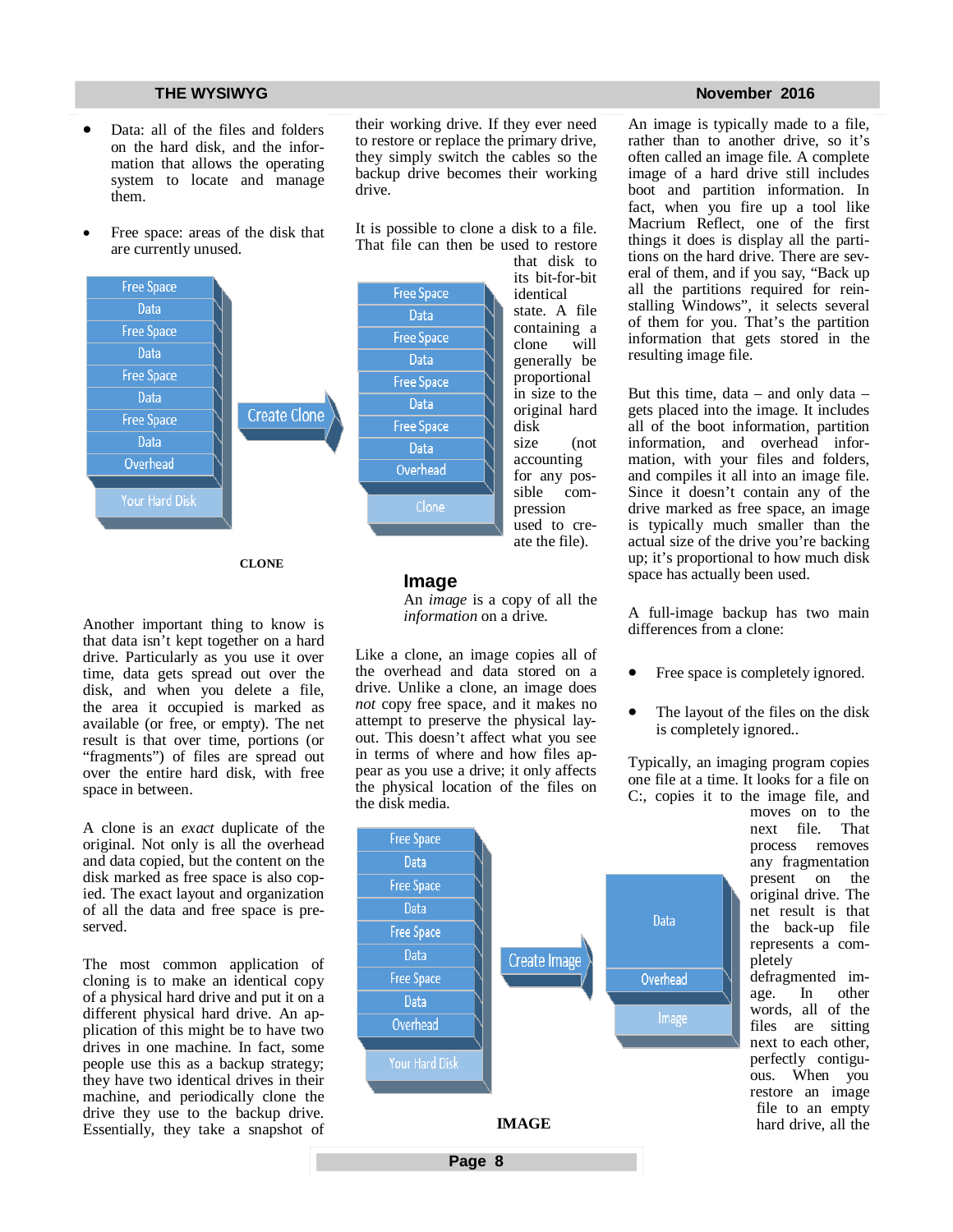files come back perfectly defragmented (in fact, that is one way to defragment a drive completely: back it up to an image and immediately restore it).

#### **Image and clone: which do you want?**

Now that we understand the difference, which one do you want to use?

My position is that for *backing up* your computer, you want an image. There's no real added value from taking the extra time, space, and resources to create a clone. An image file ends up being smaller and significantly faster to create – and to restore, when the time comes.

When in doubt, choose image.

*This article is republished, with permission, from the Ask Leo! Newsletter.* 

西 西 西

### **Safeguarding Windows 10** *by Dick Maybach, Brookdale Computer Users' Group, NJ [www.bcug.com](http://www.bcug.com) [n2nd@att.net](mailto:n2nd@att.net)*

**I** f you've taken advantage of the free upgrade to Windows 10 from Windows 7, 8, or 8.1, you're vulnerable to losing it as well f you've taken advantage of the free upgrade to Windows 10 from Windows 7, 8, or 8.1, as your data if you don't make some preparations. Your old system installation disk or the recovery CD and backups you created will allow you to restore only your old Windows system. **[Ed. Note: This may only be possible the first month after you install Windows 10. TBD.]**

If you have a serious crash after July 29, 2016, when the free upgrade period expired, you would then either have to live with your old version or purchase a retail copy of Windows 10. Fortunately, Windows 10 includes utilities to avoid this, but only if you know about and use them. They are buried deep enough in menus that a casual Windows user may not find them.

Your first task is to create a Windows Recovery Environment on an 8-Gbyte (or larger) USB memory stick with the following procedure.

- Tap the Windows key, type "recovery", and select "Create a recovery drive".
- Select "create recovery drive". Be sure the box "Backup systems files to the recovery drive" is selected.
- Click "continue". This is a slow process; don't get impatient.
- Create a Recovery Drive

This plus a system image (see below) substitute for an installation disk, and they will let you repair Windows and restore your software and data from your backups. Label the memory stick clearly, but before you store it in a safe place, be sure your PC can boot from it. You can also create a recovery environment on a separate hard disk partition, but this is less safe, since a hard disk failure will destroy it.

You may prefer to create a system repair CD (or make one in addition to a Recovery Environment), a legacy feature from Windows 7 that has fewer features but still allows you to recover your system after serious trouble. Follow these steps to create the disk.

- Tap the Windows key and type "control"
- Select "Backup and Restore (Windows 7)".
- Select "Create a system repair disc" (you may be asked for a password) and follow the instructions.

#### **THE WYSIWYG November 2016**

Backup and Restore (Windows 7).

When you boot using a recovery drive memory stick, you are in the Windows Recovery Environment, where you can perform the following tasks:

- Perform a system reset.
- Use a saved system image to overwrite you entire disk
- Repair the startup files.
- Enable safe mode.
- Troubleshoot your PC (although this requires some expertise).

Although a Recovery Environment memory stick is essential, by itself it won't let you restore Windows 10. For that, you also need a system image, which is a copy of all the software and data on your hard disk. Portable USB-3, 2-Tbyte drives are now available for less than \$100, and these are adequate for most of us. You might prefer an internal drive, especially if you need more capacity, but an external unit does provide the extra protection of being completely separate from your PC.

To create a system image follow this procedure.

- Tap the Windows key, type "control", select "Control Panel" and under "System and Security, select "Save backup copies of your files with File History".
- Select "System Image Backup" (at the bottom left. You may have to enter your password).
- Select "Create a system image".
- Select "On a hard disk". There are options to use a network drive or DVDs, but the limited capacities of the latter make the procedure tedious indeed

Because creating a system image is time -consuming, and restoring one replaces the entire contents of your hard disk with the image, you will probably do this infrequently. The Windows 10 backup is called "file history", and by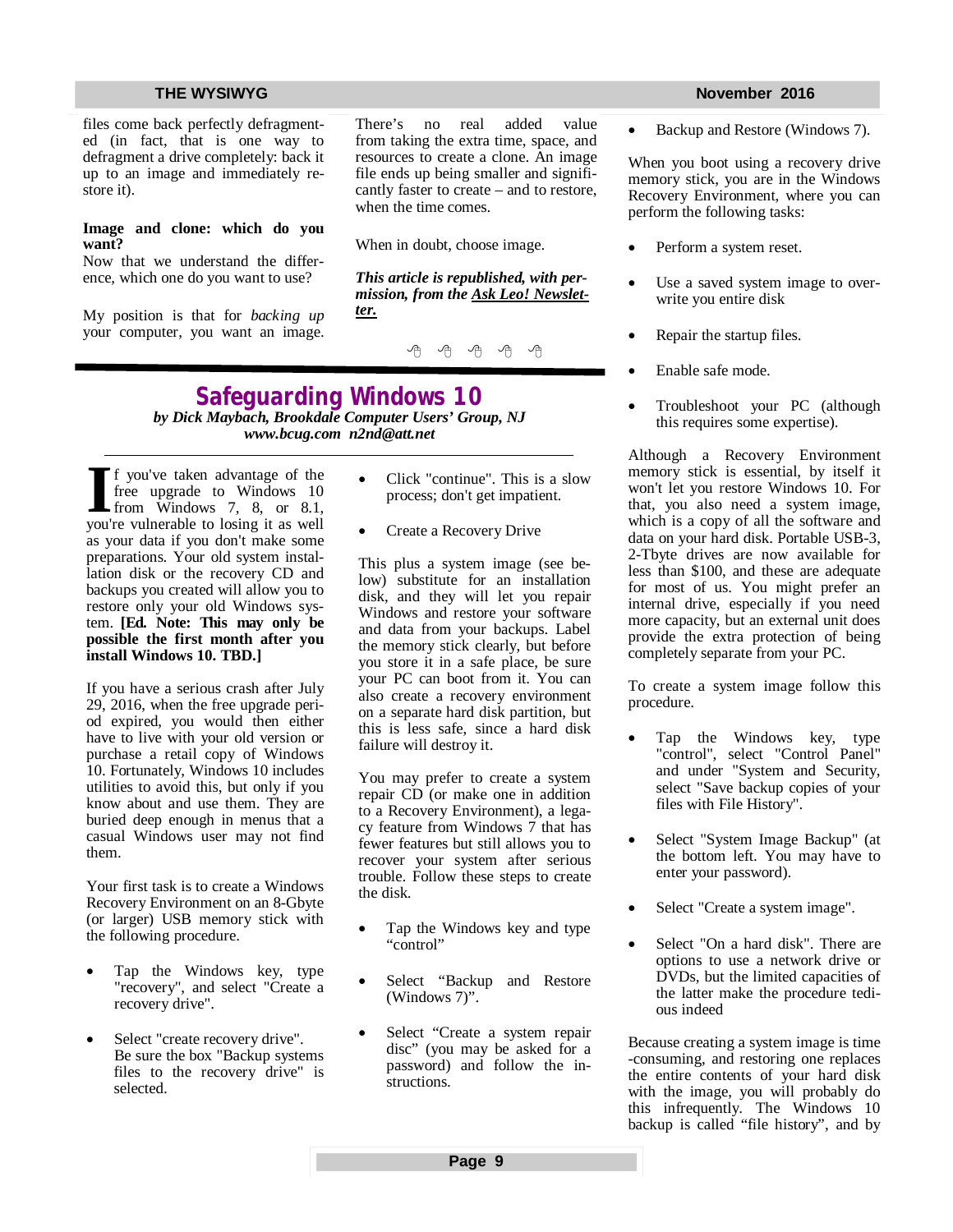default it runs every hour while your backup drive is connected. It's important to remember that file history saves only your data; you must use a system image to restore software. As a result, you will want to store a system image every month or so (depending on how often you install or update your software), although you probably want to save file history much more frequently.

Use this procedure.

- Tap the Windows key, type "settings", select "Settings", then select "Update & security"
- Select "Backup"
- If your backup disk is not always connected, select "More options", then select "Back up now"

The first time through this you have to specify where the histories will be stored. After that, you can just connect the backup drive and Windows will automatically perform the action. You will have to select "Back up now" only if the drive is connected for just a short time.

Do the following to restore a file from your file history. (If your history is stored on a removable drive, be sure it's connected).

 Tap the Windows key and type "control".

- Select "Control Panel".
- Select "Save backup copies of your files with File History" (under System and Security).
- Select "Restore personal files."

The files and folders shown are for the date shown. To see earlier version click on the arrow to the left of the green button. To see later ones click on the right arrow. Selecting an item and clicking on the green button will restore it.

However, there is a quicker way to access file history. When you are using the file browser, expand the ribbon (if it's been minimized) by clicking the small down-arrow just to the left of the help button (a blue circle with a question mark). Then click on "History" to see the file history screen for an item you've selected.

Using file history can be much more convenient than the older backup and restore technique, especially if you keep your history disk connected to your PC. The particular scheme with which you back up your files isn't important, as long as it's effective, but be sure you have one and test it to be sure it works.

*This article has been obtained from dhe author's*<br>*publication by permission for APCUG member groups.*

中 中 中 中 中

## **Microsoft Edge - The New Web Browser With Windows 10**

*by Jim Cerny, Sarasota Technology UG, Florida [www.thestug.org](http://www.thestug.org) [jimcerny123@gmail.com](mailto:jimcerny123@gmail.com)*

**O e** ne of the apps (programs) that<br>
come free with Windows 10 is<br>
their new web browser called<br>
Edge, which is supposed to replace Mine of the apps (programs) that come free with Windows 10 is their new web browser called crosoft Internet Explorer. The icon for Edge is still a white or blue letter "e" but with a cut instead of a yellow sash. Although Microsoft claims several improvements or better web interactions with their new browser, my experience with Edge has made me decide to continue using Internet Explorer or Firefox.

In Microsoft's enthusiasm to upgrade and provide some new cool features, it seems they once again failed in the area of making

it easy for users to convert to their new version. They have moved things around, re-configured the appearance, and confused the icons and tools. I give Edge, as it exists today, a grade of D-minus. I am all in favor of improvements, but I also want to be able to easily do today in the new version what I did yesterday in the old. So, as we all should do, I asked Google about the problems I was experiencing and found much help and equally discouraging comments on the internet from others. I don't need to see videos of all the new wonderful features, I first need to see videos and learn how I can do what I have always done in the past on the new version or upgrade.

My recommendation would be to continue using your current web browser on Windows 10 until Microsoft improves Edge, which will probably take some time. Here are a few areas that were difficult for me in Edge:

**FAVORITES** (also known as "bookmarks" in some internet browsers) – I am a big fan of using favorites on my web browser. I have hundreds of them. If you upgrade to Win10 on your existing computer, most likely Edge will easily import your favorites from your previous browser program, such as from Internet Explorer, and that's fine. But if you want to import your favorites yourself (by exporting a file from your old browser such as from another computer as I did) you will find that Edge does not accept or import favorites from an exported file. The only solution I found for this was to actually install my existing browser program on my new computer, import the favorites to it, then have Edge get the favorites from that old browser program. But if I install my old browser and I am ready to go, why should I trouble myself to convert to Edge at all?

Also be aware that Edge may already have many "favorites" installed, so you should delete those that you do not want before you have Edge install your list. Once you have your favorites in Edge, sorted into folders, of course, I find that you cannot drag a favorite from one folder into another. You can only drag them out of the source folder into just "favorites" and then you have to go back and drag them from there into your destination folder. Another confusing change is to have two different icons for favorites – one to go to a favorite (an icon of lines) but another (star) if you want to create a new favorite or try to reorganize your favorites. In Internet Explorer you had one icon for favorites

### **THE WYSIWYG November 2016**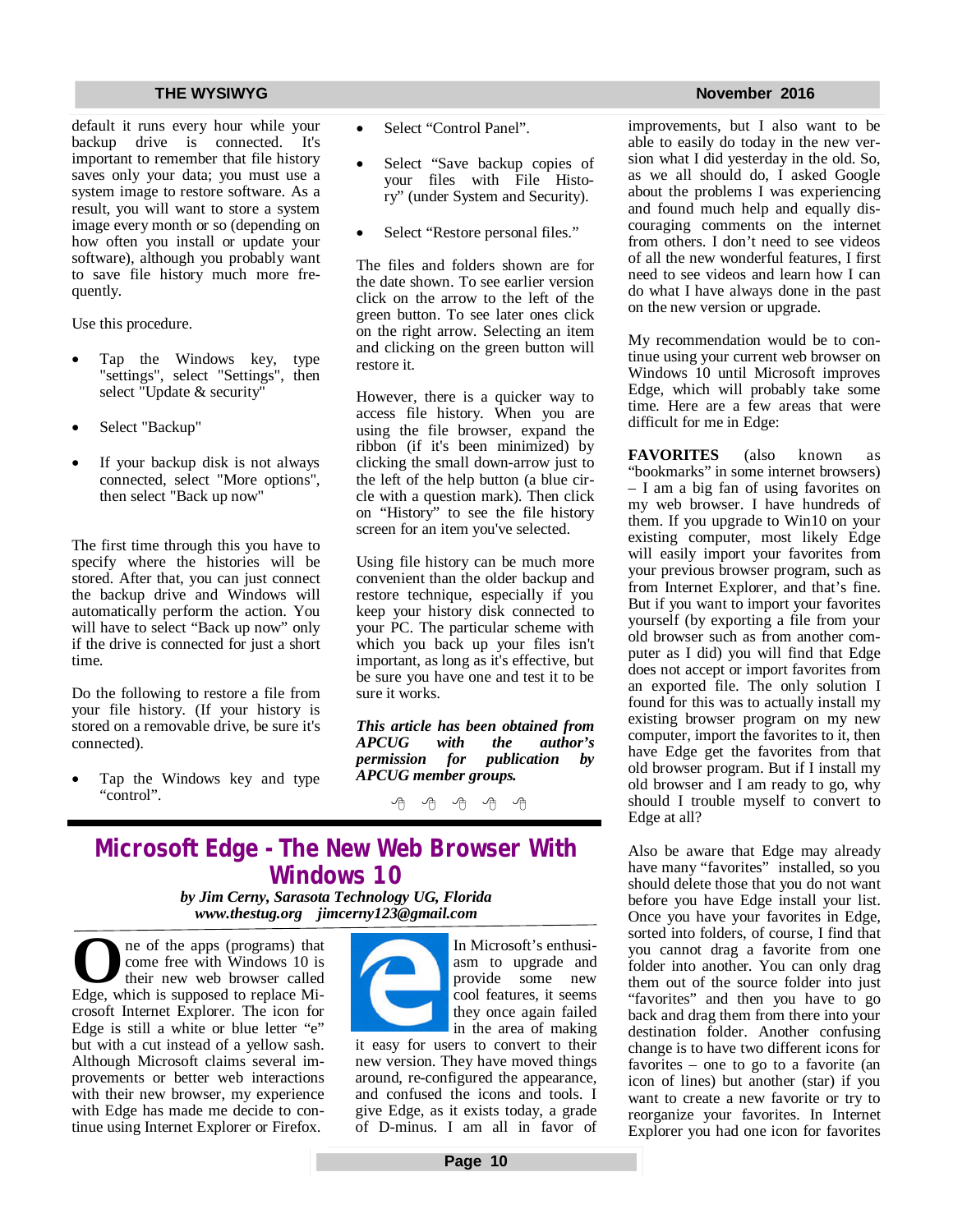and the "organize favorites" option appeared right at the top.

**MISSING HOME BUTTON** – The home button is not on the tool bar by default. You must go to the "settings" and then to the "advanced settings" list to turn it on. I like having the home button to start over. They should have kept it. Of course when you do this and it appears, it is located in a different place than where it appeared in Internet Explorer.

**ASK GOOGLE** – Fortunately, you can "Ask Google" anything about Edge and get some answers and help. You will also find that you are not the first person to ask your question or experience your problem. Without Google's on-line help, my difficulties would be, well, much more difficult. By asking Google I can find a way to do what I did before on the old version, or I will find out that it can't be done it at all.

**[ED. COMMENT Some of these deficiencies may have been corrected with recent Windows 10 updates.]** 

*This article has been obtained from APCUG with the author's permission for publication by APCUG member groups.*

9 9 9 9 9

## **How To Take Better Photos With Your Smart Phone**

by Stu Gershon, Sun City Summerlin Computer Club, Nevada tomburt89134  $@$ cox.net

**also as a set of the set of the set of the set of the set of the set of the set of the set of the set of the set of the set of the set of the set of the set of the set of the set of the set of the set of the set of the se** 

Taking better pictures:<br>1. Hold camera HORIZON-<br>TALLY (Landscape). If you take a 1. Hold camera HORIZONphoto horizontally, you get a wider field of view. This "fills the screen". When you see cell phone photos on TV, they have large blank bars on the side because a phone photo has a different aspect ratio than your TV (or computer screen). If you take a landscape photo, you can always zoom in or crop to make the picture vertical and closer. You cannot do that if you've taken the photo vertically.

2. Hold the camera firmly which will keep the photo steady. Most pictures are blurry because people naturally seem to push downward when they press the shutter button, and this movement causes blur. Also, just lightly tap the shutter button - the less the movement the steadier the shot and the clearer the final photo.

3. Light - the natural light (outdoors) should always be behind or to the side of the photographer. This will eliminate "backlight" which often causes your subject to be in silhouette or look like little black stick figures.

4. Rule of thirds - if you imagine a tictac-toe board (with nine boxes), try to

keep your subject at one of the corners of the center box, NOT IN THE CENTER BOX. This gives the picture some "movement" with either more foreground (what's in front), or more background (what's behind).

*This article has been obtained from APCUG with the author's permission for publication by APCUG member groups.*

平 平 平 平 平

## **Selling Your Used Computer Equipment or Software**

If you have some computer equip-<br>ment or software to sell, you can<br>either place a free ad in the<br>WYSIWYG, or bring the article to the f you have some computer equipment or software to sell, you can either place a free ad in the club meeting. You can set up at the back of the room before the meeting, and sell your items to people at the meeting interested in buying them. Members are responsible for any damage, so bring a pad to prevent damage.

A A A A A

## **Presenters Wanted**

T he officers invite any member to make a presentation at the main meeting.

If there is some software you have been using and think others may be interested as well, or there is a computer topic you would like to present to other members, please call or e-mail Don VanSyckel. Making presentations is not that difficult. The hour goes by before you know it and there is always enough material to cover in a software package so that the hour is easy to fill.

If there is a topic you are interested in or something you would like demonstrated, please see any of the officers. They are always interested in what the members would like to see.

e e e e e

**If your dues are paid in the month they are due, as shown on the invoice the club sends, you automatically get an extra month of membership. This policy has been in effect for many years but newer members may not be aware of this "free month" policy.**

## **SHCC Emergency Cancellation**

**S S S S S S CO COLLEGE S COLLEGE COLLEGE COLLEGE COLLEGE COLLEGE COLLEGE COLLEGE COLLEGE COLLEGE COLLEGE COLLEGE COLLEGE COLLEGE COLLEGE COLLEGE COLLEGE COLLEGE COLLEGE** terling Heights Computer Club meets at Macomb Community MCC is open and will not if MCC is closed. MCC closure is announced with other school closings on many local TV and radio stations and on their web site. All members of SHCC have an email address. One of the SHCC officers will send an email to the addresses SHCC has on file alerting members to the event cancellation. If your email is broken, call an officer; don't leave a message, call another officer if you don't talk to someone live. It is your responsibility to keep the email address you have listed with SHCC current.

中 中 中 一 中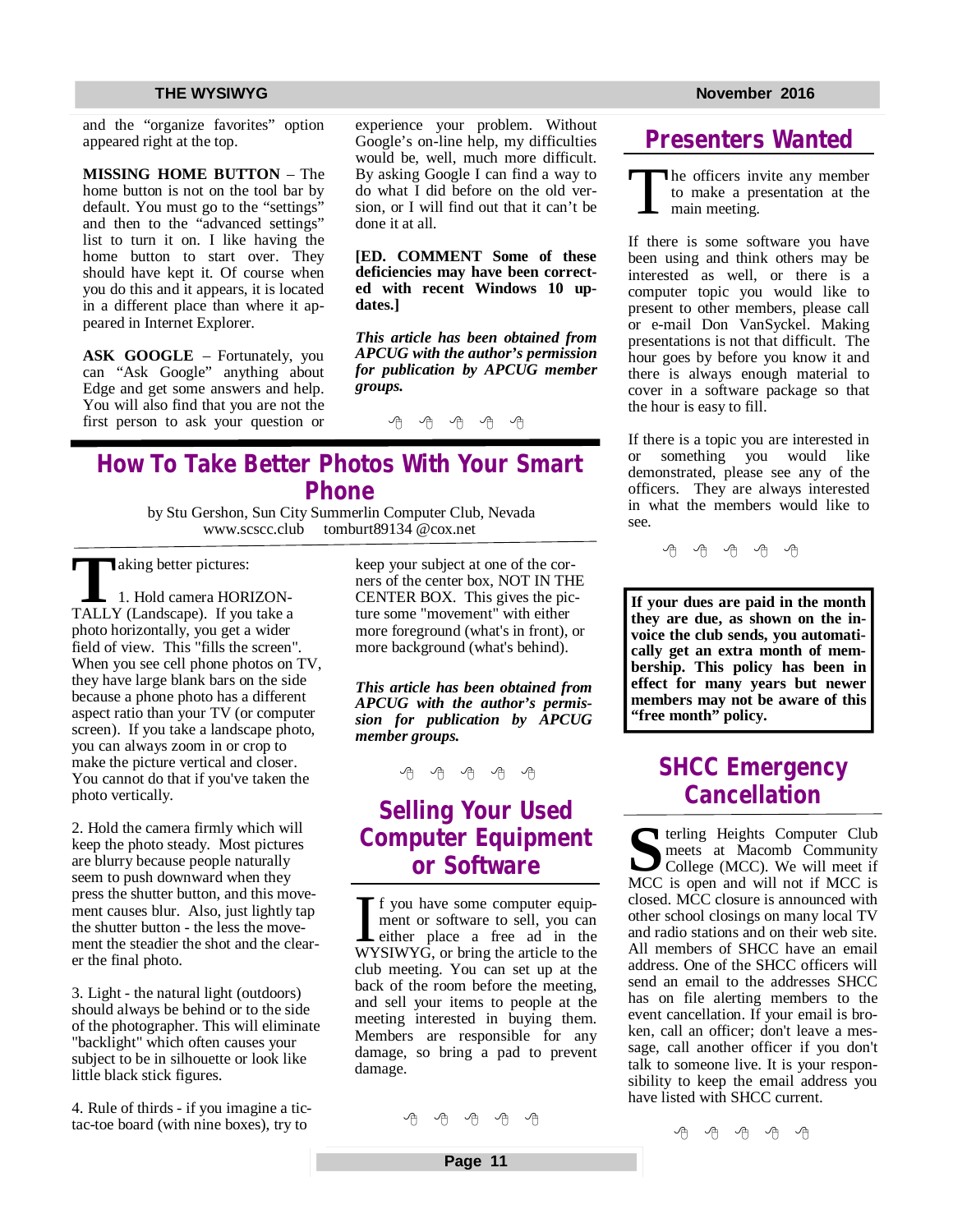## **Open Source Software**

*by Geof Goodrum, Potomac Area Technology and Computer Society [www.patacs.org](http://www.patacs.org) [linux@patacs.org](mailto:linux@patacs.org)*

 $$ project.org/. Free GNU General Public License source code and executables for Microsoft® Windows®, Apple® OS X® and GNU/Linux® by Don Allingham and the Gramps Team.

Gramps is a genealogy program for Linux, Windows, Mac, and FreeBSD that allows you to easily build and keep track of your family tree. It supports the GEDCOM standard, allows fine grained privacy controls and can generate many different types of reports (descendant trees, graphs, connection diagrams, ....).

Features include:

- Gramplets A dashboard to help you monitor the progress of your research. A variety of widgets provide quick analysis of your data and more.
- People A list of every individual in your records featuring birth/ death dates and more.
- Relationships A summary of the active person's parents, siblings, spouses and children.
- Families A list of every family group featuring parent names, relationship status and, if applicable, marriage dates.
- Ancestry A graphic representation of the active person's ancestry featuring photos and birth/death dates.
- Events A list of every event in your records featuring descriptions, event types, dates and places.
- Places A list of every place in your records featuring place names and location details.
- Geography An interactive map view highlighting places associated with one person, a group of people or all people in your records.
- Sources A list of all sources referenced in your records featuring authors and publication details.
- Citations  $\overline{A}$  list of all citations referenced in your records featuring quality, date, volume and page.
- Repositories A list of source repositories referenced in your records featuring web addresses,

physical addresses and email contact information.

- Media A list of all photos, videos and other media referenced in your records featuring thumbnail preview, media type and more.
- Notes A list of all text notes included in your records featuring note type and preview.

[Screenshots at [https://gramps](https://gramps-)project.org/wiki/index.php? title=Features]

**Kernel Source** – v4.3.3. http:// [www.kernel.org/.](http://www.kernel.org/.) Free GNU General Public License source code for GNU/ Linux by Linus Torvalds et al.

**LenMus** – v5.4.1. <http://> lenmus.sourceforge.net/mws/noticias. Free GNU General Public License source code and executables for Mi-<br>crosoft® Windows® and GNU/ Windows® and GNU/ Linux® by Cecilio Salmerón. LenMus is a free program for learning music. It allows you to focus on specific skills and exercises, on both theory and aural training. The different activities can be customized to meet your needs. It includes an score editor.

[Screenshot at <http://a.fsdn.com/con/> app/proj/lenmus/ screenshots/201363.jpg]

**NetHack** – v3.6.0. http:// [www.nethack.org/.](http://www.nethack.org/.) Free NetHack General Public License source code and executables for Microsoft® Windows®, Apple® OS X® and GNU/ Linux® by the NetHack DevTeam. First released in 1987, NetHack is a single player dungeon exploration game that runs on a wide variety of computer systems, with a variety of graphical and text interfaces all using the same game engine. Unlike many other Dungeons & Dragons-inspired games, the emphasis in NetHack is on discovering the detail of the dungeon and not simply killing everything in sight - in fact, killing everything in sight is a good way to die quickly. Each game presents a different landscape - the random number generator

provides an essentially unlimited number of variations of the dungeon and its denizens to be discovered by the player in one of a number of characters: you can pick your race, your role, and your gender. This is the first official update of NetHack in twelve years, and features a number of "foundational changes" to support future development.

[Screenshot at <http://www.nethack.org/> common/scrn3b.gif]

**SMPlayer** – v15.11.0. <http://> smplayer.sourceforge.net/. Free GNU General Public License source codes and executables for Microsoft® Windows® and GNU/Linux® by Ricardo Villalba and redxii. SMPlayer is a free media player for Windows and Linux with built-in codecs that can play virtually all video and audio formats. It doesn't need any external codecs. Just install SMPlayer and you'll be able to play all formats without the hassle to find and install codec packs.

One of the most interesting features of SMPlayer: it remembers the settings of all files you play. So you start to watch a movie but you have to leave... don't worry, when you open that movie again it will be resumed at the same point you left it, and with the same settings: audio track, subtitles, volume...

Other features include:

- Support for YouTube.
- Many video and audio filters are available.
- Complete preferences dialog.
- Possibility to search and download subtitles from opensubtitles.org.
- Thumbnail generator.
- Video equalizer.
- Skins.
- Seeking by mouse wheel.
- Multiple speed playback.
- Audio and subtitles delay adjustment.
- New! Now it supports mpv as well.

[Screenshots at<http://> smplayer.sourceforge.net/en/ screenshots]

*This article has been obtained from APCUG with the author's permission for publication by APCUG member groups.*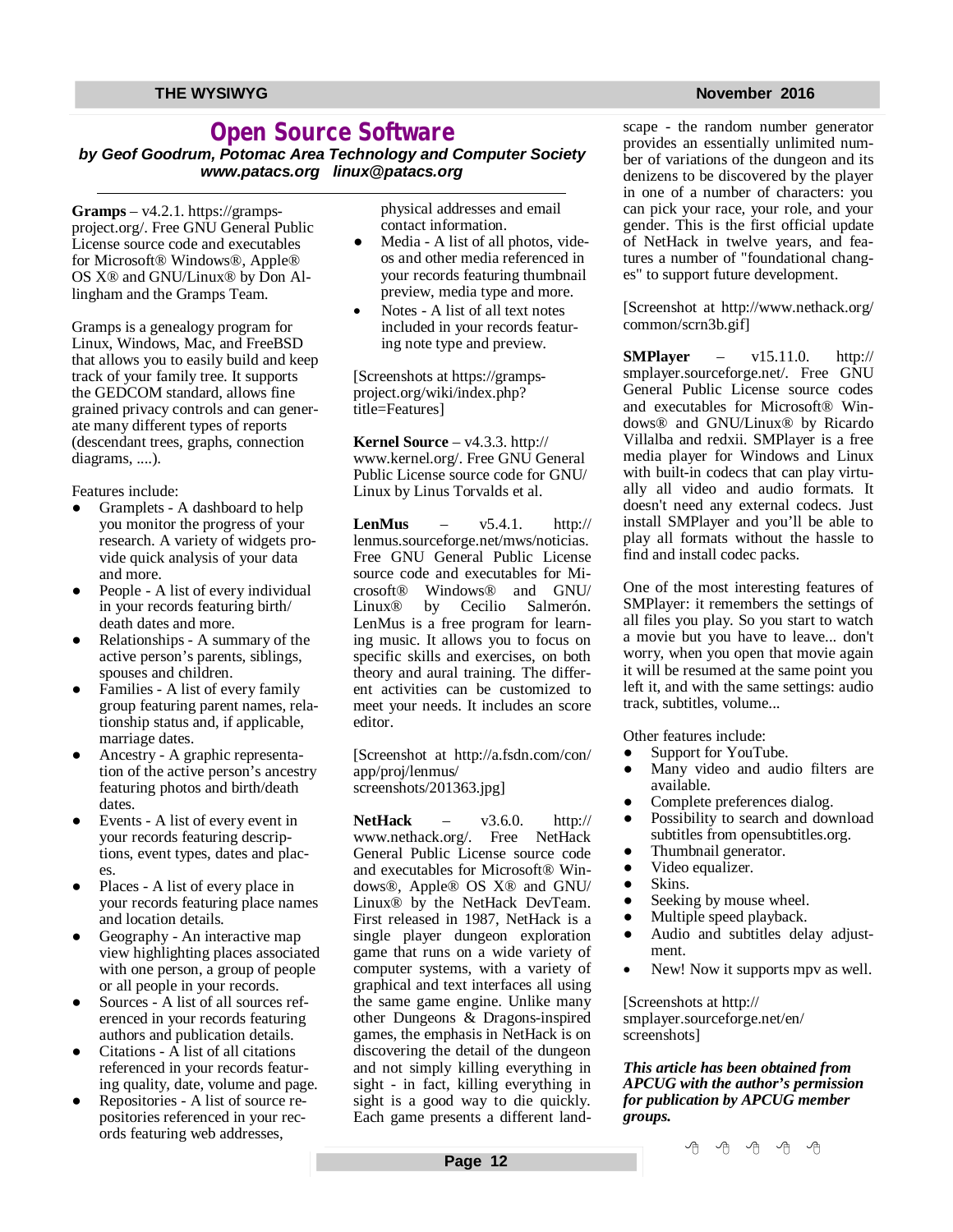## **WYSIWYG WEB WATCH (www)**

*by Paul Baecker* [webwatch@sterlingheightscomputerclub.org](mailto:webwatch@sterlingheightscomputerclub.org)



**This column attempts to locate sites containing valuable, amusing, and free content, with no overbearing pressure to purchase anything. Club members are encouraged to submit favorite sites (a description is optional) to the e-address noted above, for inclusion in a future WYSIWYG issue. Also check the SHCC web site ("Web Page Re-**

**views") for previous gems.** 

Caution! -- Microsoft resurrects Telemetry updates KB2952664 and KB2976978. (October 2016). [http://www.ghacks.net/2016/10/05/microsoft-resurrects](http://www.ghacks.net/2016/10/05/microsoft-resurrects-)telemetry-updates-kb2952664-kb2976978

How to back up and restore the registry in Windows. <https://support.microsoft.com/en-us/kb/322756>

Slow computer? Check those start-up programs. [https://davescomputertips.com/slow-computer-check-those](https://davescomputertips.com/slow-computer-check-those-)start-up-programs

Even though very highly recommended, backups may not be enough protection from ransomware. <http://www.nextgov.com/cybersecurity/2016/09/crowdstrike> -report-ransomware/131216/

Downloadable infographic of the Navy's new combat ship *U.S.S. Detroit.* <http://content-static.detroitnews.com/projects/uss-detroit/> ship-specs.html

Display the disk activity of any process in Windows. [http://www.ghacks.net/2016/09/26/display-the-disk-activity](http://www.ghacks.net/2016/09/26/display-the-disk-activity-)in-bytes-of-any-process-in-windows

Hundreds of words to avoid using online if you don't want the government spying on you. <http://www.dailymail.co.uk/news/article-2150281/> REVEALED-Hundreds-words-avoid-using-online-dontwant-government-spying-you.html

Five Windows 10 registry hacks to optimize your Windows 10 experience. [https://www.maketecheasier.com/windows-10-registry](https://www.maketecheasier.com/windows-10-registry-)hacks/

Overclocking: How breaking your computer makes it faster. <https://www.cnet.com/news/overclocking-faq>

Free tool that simplifies settings of 283 configuration items across all versions of Windows, PowerShell, Outlook, Server Administration, Google Chrome, Firefox and Internet Explorer. <http://www.ultimatesettingspanel.co.uk>

Collection of photos on the subject of railroads. <http://www.losttracksoftime.com>

Most useful Mozilla Firefox about:config tweaks. [http://www.thewindowsclub.com/mozilla-firefox-about](http://www.thewindowsclub.com/mozilla-firefox-about-)config-tweaks

10 Firefox tips and tricks for Windows users. [http://www.thewindowsclub.com/firefox-tips-tricks-for](http://www.thewindowsclub.com/firefox-tips-tricks-for-)windows

Collection of on-line IP Tools that can be used to quickly get information about IP Addresses, web pages, and DNS records <https://hackertarget.com/ip-tools/>

Green Landscapes --- large collection of landscape photography. <http://green-landscape.com>

Some US Presidential history quizzes. <http://history.howstuffworks.com/historical-figures/> presidential-history-quiz.htm

Don't allow the computer to get five in a row. <http://www.steffengerlach.de/xo5k/index.html>

A list of 50 weirdest movies ever made. (Some can be found in your statewide library system.) [http://flavorwire.com/476770/the-50-weirdest-movies-ever](http://flavorwire.com/476770/the-50-weirdest-movies-ever-)made/view-all

A frustratingly addictive game of choosing "higher" or "lower" using Google searches. If you guess right, you keep playing. <http://www.higherlowergame.com>

*Gimp* is a free open-source alternative to high priced, professional graphics editing programs such as Photoshop. Learn about creating abstracts, animation, using brushes, coloring effects, and more.

<http://www.tutorialized.com/tutorials/Gimp/1>

Windows 10 GodMode: What it is and how to enable it. <http://www.techtimes.com/articles/73887/20150803/> windows-10-godmode-what-is-it-and-and-how-to-enableit.htm

**Page 13**